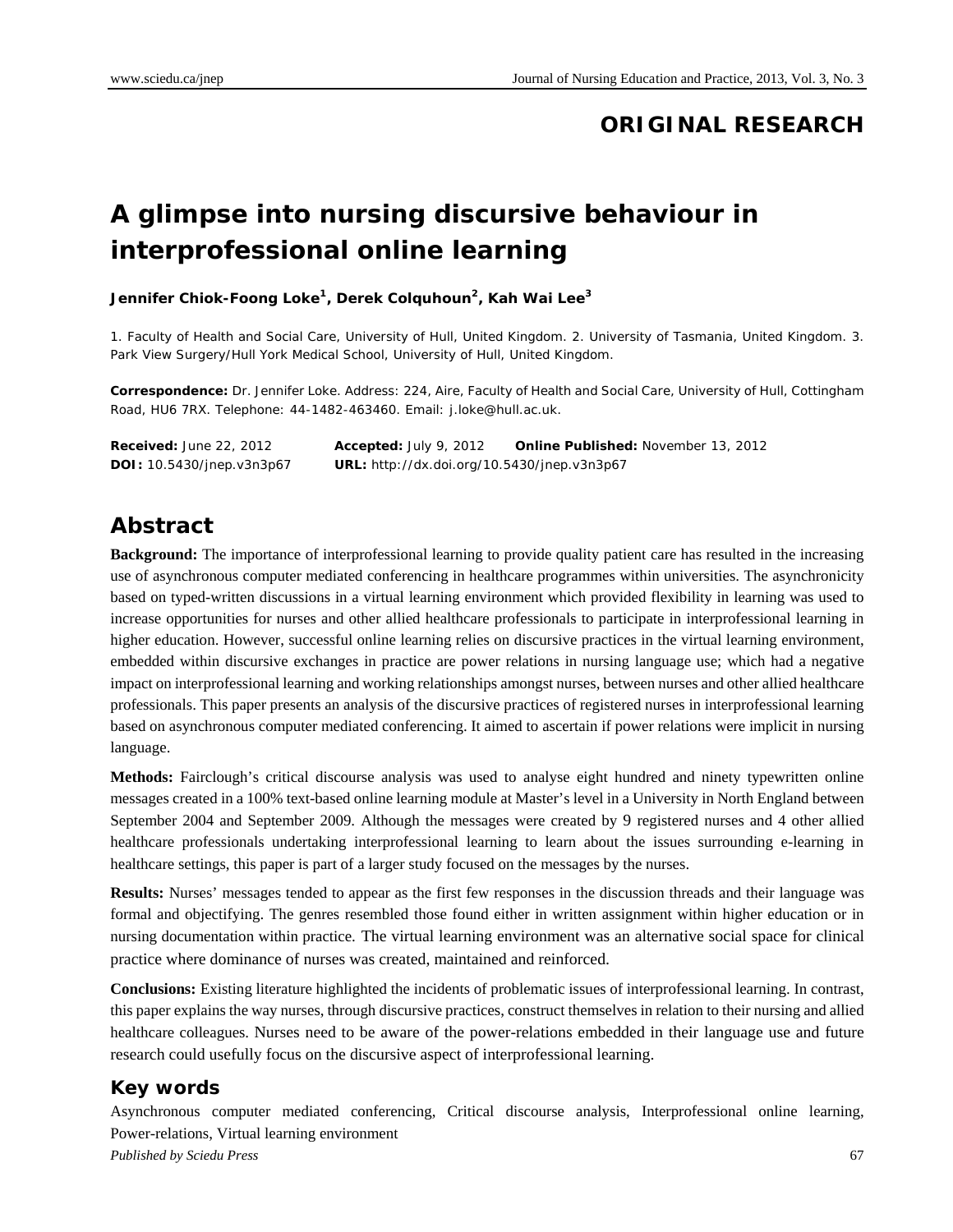# **1 Introduction**

Interprofessional learning which involves healthcare professionals from various disciplines, learning with, from and about each other, is important for achieving quality patient care  $[1, 2]$ . As a result of social or work commitments, nurses might be deprived of interprofessional learning in formal settings within universities. To widen interprofessional learning participation, many higher education institutions have taken advantage of the flexibility of asynchronous text-based computer mediated conferencing (ACMC). By using ACMC as a pedagogic tool in post registration nursing programmes<sup>[3, 4]</sup>, asynchronous learning through type-written communication via a virtual learning environment was made possible for nurses, hence, increasing their engagement in the advancement of web-based learning within higher education (HE). Nurses were then able to share more equal opportunities to achieve higher learning  $[5]$ .

However, while learning relies on the discursive practices of the participants, the absence of face-to-face interactions in a text-based virtual learning environment could lead to problematic discursive practices of the participants through the interprofessional online provision. This was especially if power relations are embedded in nurses' language as demonstrated in research work on the use of nurses' language by Hamilton & Manias  $^{[6]}$  and Liu et al  $^{[7]}$ . Based on this understanding of the characteristics of nurses' language, the aim of the study was to move beyond the functional aspects of online communication to reveal its political effects and gain a critical understanding of nurses' language that maintains and reinforces the power-relations established in healthcare practices. Hence, the ideas of Fairclough about discourse analysis of written texts were used in deconstructing nurses' discursive practices <sup>[8]</sup> to gain an appreciation of the political forces at play during on-line learning within a university context.

# **2 Background**

The consensus in healthcare is that there is insufficient evidence of interprofessional learning in health professional post registration education  $[10-14]$ . The phenomenon of the lack of interprofessional learning was affirmed by Zwarenstein and Reeves<sup>[15]</sup> through their investigation into evidence-based practice processes. Additionally, many studies about mature students in health and social care programmes had drawn a unanimous conclusion which indicated negative interprofessional learning experiences [16-19].

Many researchers recognised effective communication, good interpersonal skills and respect for others' professional perspectives as important factors to successful interprofessional learning [20-23]. However, less emphasis was given to concepts of power and power relations, yet, power (including oppressive forms) implicit in the social relations were manifestly found in nurses' discourses, in the form of linguistic bullying behaviours in practice [25, 26]. These verbal bullying behaviours were hierarchical being displayed mainly by those in higher professional positions [24-28]. Notably, bullying behaviours occurred amongst nurses and also between nurses and other professionals allied to health, thus affecting interprofessional working relationships  $[25, 27-29]$ .

Other than the verbal bullying, an implicit expression of power exertion by nurses was through nursing documentation in care planning. Given the fact that the standardised language in nursing documentation was borrowed from the medical profession, it had the potential to constitute nursing as a profession of higher status than other non-medical professions [31]. In soco-political terms, using standardised medical language in nursing documentation serves to raise the overall view of the professionalisation of nursing  $[31-34]$ . In this regard, embedded in nurses' language are power relations  $[6, 7]$ .

Whether power relations were similarly embedded in registered nurses' discursive practices during their interprofessional learning with other allied health professionals within an academic environment based on asynchronous text-based computer mediated conferencing was not known. The aim of the study was therefore to uncover nursing discursive practices, through their typed-written text to ascertain if power relations were implicit in nursing language and to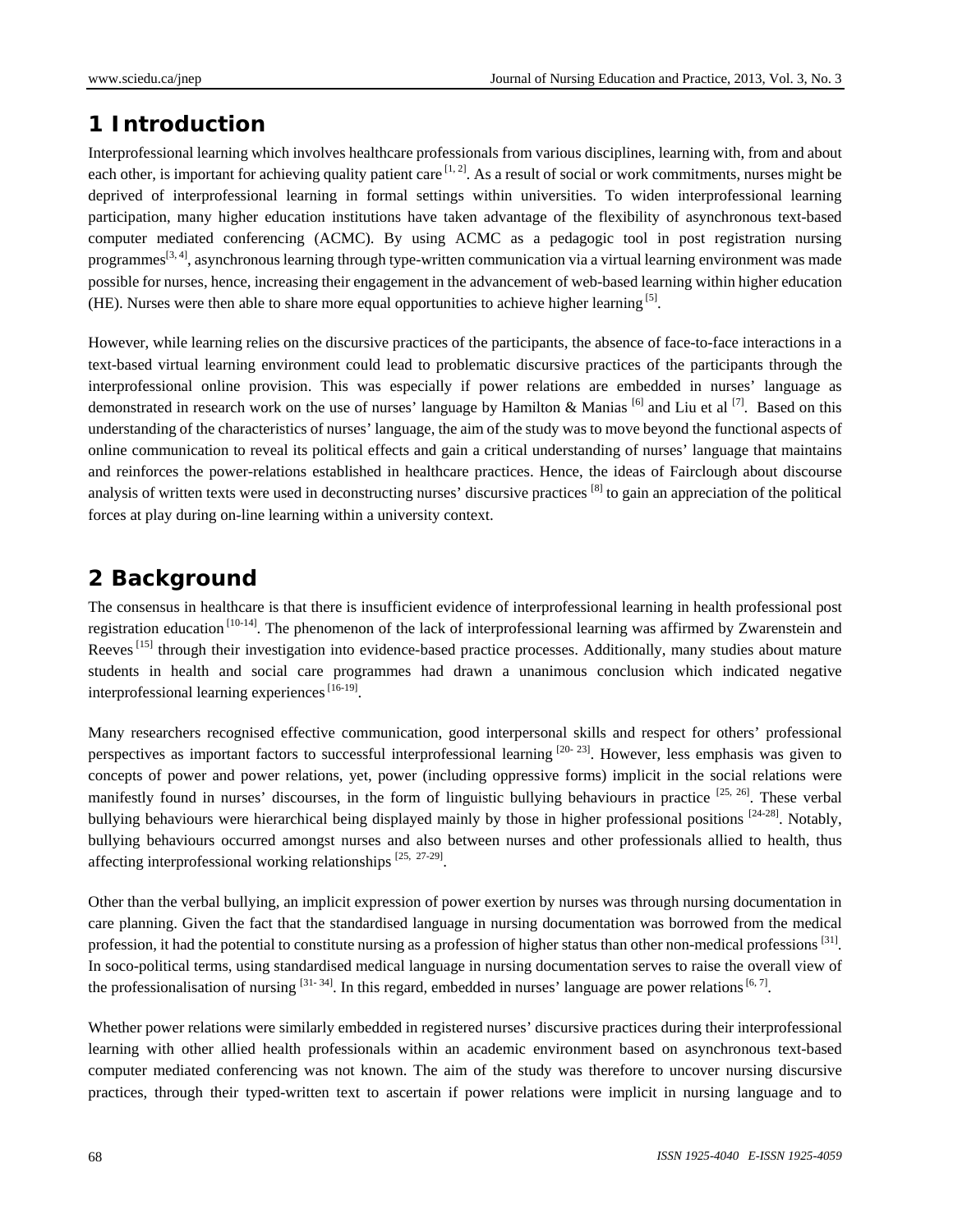determine its effects on interprofessional online learning. In essence, it was to illuminate any power relations at play in asynchronous discussions and it was important to do so within an authentic interprofessional learning situation.

# **3 Subjects and methods**

### **3.1 Study design**

The study used the 'three-dimensional' (3-D) analytical framework known as critical discourse analysis (CDA). This framework was based on Fairclough's <sup>[35]</sup> view of discourse as social practice where language is in relation to power and ideology. Fairclough's <sup>[35]</sup> CDA using text as language use, was based on various different and overlapping versions of theories, including Halliday's  $[36]$  functional linguistics theory and Bakhtin's  $[37]$  theory of genre and intertextuality. Fairclough therefore views language as dialectically interrelated to social events and social practice, which are in turn, dialectically interrelated with each other. However, he also considers these elements as inherently ideological in social order and social context, the latter being beyond text production, interpretation and consumption. Drawing from Bakhtin's theory of intertextuality, Fairclough<sup>[35]</sup> saw people as having the ability to draw upon any socially available resources that constituted texts, and therefore had conventions and order of discourse to deal with pressures from the specificity of particular situations of text production. Using Bakhtin's theory of intertextuality, he also believes people, as producers and interpreters of text were able to use these socially available resources in innovative ways to generate new configurations and discourses in which texts become part repetition and part creation [37].

Whilst Fairclough  $^{[35]}$  asserted the ability of individuals for freedom of text production, he concurred with Foucault's  $^{[39]}$ concept of power as asymmetries between participants in any discursive events and the unequal capacity to control how texts were produced, distributed and consumed. He therefore saw text production and consumption as constrained and controlled in power relations; the social relations of domination within a social system and their functioning within it. Fairclough <sup>[35]</sup> explained that power relations had control over the way a particular and relatively stabilised configuration of discourse practice to the extent, that it could give rise to the 'order of discourse' to constitute one domain of hegemony. As a result, Fairclough<sup> [35]</sup> argued that text could negotiate the socio-cultural contradictions in forms of social struggle and believed that power relations were discursively produced. For this reason, Fairclough's approach to discourse analysis is critical and is referred to as critical discourse analysis (CDA).

### **3.2 Sample**

The online discussions as data for analysis were targeted at the e-learning site powered by blackboard6 (*Bb*) of a University in North England in 2009. A targeted search for an online text-based module, which comprised a good volume of messages, was conducted. This resulted in a 20-credit post graduate module at Master's level, undertaken by 9 registered nurses (4 in dual managerial and educational positions; 3 nurse lecturers; 2 health visitors), 2 operating department practitioners (1 in educational position), 1 occupational therapist and 1 health promoter (for teenage sexual health). All participants had at least 5 years of work experience in their respective fields in healthcare. Further details of participants' profiles can be found in Table 1. The site was established for the module commenced in September 2004. The module was intended for participants to learn about e-learning in healthcare education, topics of which were initiated by an e-moderator (a nurse by background) in the form of discussion threads over a 12-week period.

Online discussions were not graded but a reflective report on students' online teaching and learning behaviour was submitted by each student, which formed 40% of the summative assessment. A proposal on how students would implement e-learning in their place of work, based on what they have learnt out of discussing the current issues constituted the other 60%. In the discussion forum, other than responding to the original threads by the e-moderator, students had initiated many new threads. This was with minimal help by the e-moderator who only needed to post the first message in every discussion topic area for setting the context of discussion. Such active participation was observed that the site had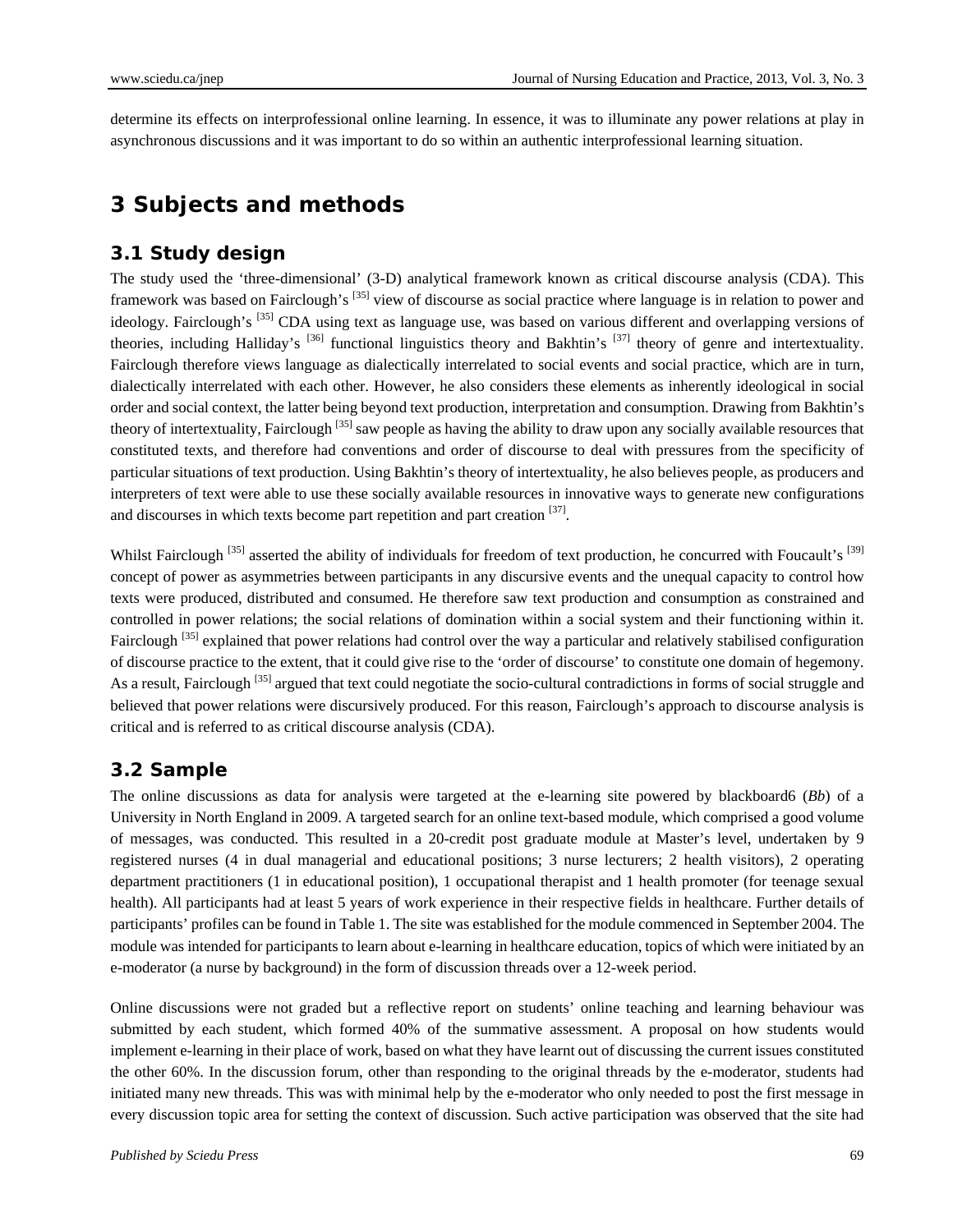remained accessible by students post completion of the module. Due to such impressive students' active participation, the module had also been used as an exemplary of interprofessional online learning in the faculty. The site was finally shut down in September 2009 when *Bb* was replaced by another software tool *e-bridge.* 

#### **Table 1.** Online Participants

| <b>Title</b>                                                      | <b>Place/nature of work</b>                                                                           | <b>Reason for enrolling</b><br>on the module        | IT skills & Knowledge                                           | <b>Experience with</b><br><b>ACMC</b>                           |
|-------------------------------------------------------------------|-------------------------------------------------------------------------------------------------------|-----------------------------------------------------|-----------------------------------------------------------------|-----------------------------------------------------------------|
| Student 1<br>Occupational<br>Therapist                            | Administration, strategic<br>planning                                                                 | For continuous<br>professional<br>development (CPD) | Word processing,<br>Emailing                                    | Nil                                                             |
| Student 2<br><b>Health Promotion</b><br>Specialist                | Public Health/<br>Provided sex educating to<br>youths in community                                    | To achieve MSc award                                | Word processing,<br>Emailing                                    | Fair amount from<br>informal chats                              |
| Student 3<br>Operating<br>Department<br>Practitioner<br>(ODP)     | Secondary care/taught<br><b>ODP</b> students                                                          | For CDP                                             | Word processing,<br>Emailing                                    | Completed a 100%<br>online course at master<br>level using ACMC |
| Student 4<br>Lecturer (ODP)                                       | University/taught ODP<br>students                                                                     | To achieve MSc award                                | Word processing, Power<br>point presentation (ppt),<br>Emailing | Nil                                                             |
| Student 5<br>RN/Midwife                                           | Secondary care/taught &<br>mentored student<br>midwives                                               | To achieve MSc award                                | Word processing,<br>Emailing                                    | Nil                                                             |
| Student 6<br><b>Practice Nurse</b><br>(Registered Nurse<br>$-RN)$ | Primary care/taught and<br>mentored healthcare<br>assistants (HCA), junior<br>nurses & student nurses | To achieve MSc award                                | Word processing,<br>Emailing                                    | Nil                                                             |
| Student 7/8<br><b>Health Visitors</b><br>(RNs)                    | Primary care/<br>taught and mentored HCA<br>& student nurses                                          | 1 to achieve MSc award<br>1 for CPD                 | Word processing,<br>Emailing                                    | Nil                                                             |
| Student <sub>9</sub><br>Matron<br>(RN)                            | Secondary care/ Strategic<br>planning at management<br>level<br>mentored student nurses               | To achieve MSc award                                | Word processing,<br>Emailing                                    | Nil                                                             |
| Student 10<br>Practice Educator<br>(RN)                           | Secondary care/taught &<br>mentored student nurses &<br><b>HCA</b>                                    | To achieve MSc award                                | Word processing,<br>Emailing                                    | Nil                                                             |
| Student 11<br>Lecturer<br>(RN)                                    | University<br>taught student & qualified<br>nurses                                                    | To achieve MSc award                                | Word processing, ppt,<br>Emailing                               | Large amount from<br>informal chats                             |
| Student 12/13<br>Lecturers (RNs)                                  | University<br>taught student & qualified<br>nurses                                                    | 1 to achieve MSc award<br>1 for CPD                 | Word processing,<br>Emailing                                    | Nil                                                             |

#### **3.2.1 Data collection**

The active student online participation had produced a total of 890 online messages. These were downloaded and printed in verbatim as discourse data in 2009. The names of the students were replaced with numbers to protect students' identities.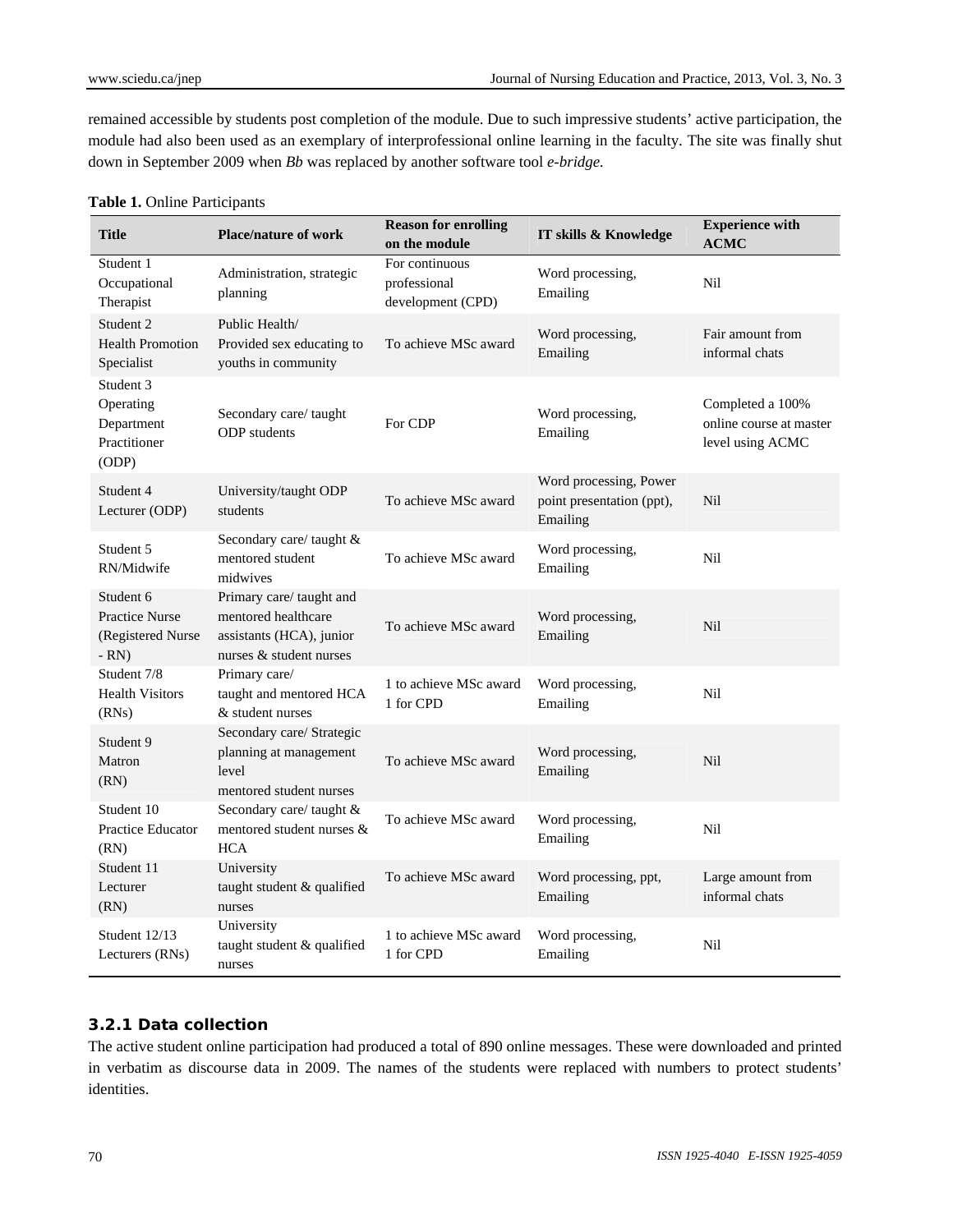#### **3.2.2 Ethical considerations**

Ethics committee approval was obtained from the university where the online module was conducted. Written consent was obtained from participants to access and analyse their messages. Participants were informed of potential risks of identification through publication of the actual messages. Additionally, participants were informed they could withdraw from the study at any time.

#### **3.2.3 Data analysis**

The data were entered into 'NVivo version 8' to facilitate transcript coding and analysis of the interactional patterns. This process was then followed by Fairclough's <sup>[39]</sup> CDA based on the 3-D framework to map three separate forms of analysis:

- i. Textual analysis by which attention was paid to textual organisation. The transitivity of text was also analysed with attention directed to the verbs with objects to determine the social relationship of the participants in the interaction. Both the mood and modality are assessed to determine, if for example, the sentence was a statement, declaration or question.
- ii. Interdiscursive analysis which involved analysis of discursive practice to determine how participants interpret, reproduce or transform text within and at the same time, beyond the virtual learning environment to the wider healthcare disciplines.
- iii. Social analysis or interactional analysis which involved the exploration of the ways in which nurses and other allied health professionals use language for communication in healthcare practice.

The three analyses were conducted in an integrated manner as intended in the framework of intertextual analysis by Fairclough<sup>[41]</sup> whereby the interconnections of the 3 dimensions of text were examined.

#### **3.2.4 Rigour**

As pointed out by Fairclough <sup>[35]</sup>, engaging in social and ethnographic research over a significant period of time was important for any textual analysis in social research to be framed adequately. This was so when based on Fairclough's concept of discourse as social practices, analysis of the online text would have to be conducted in the appreciation that the participants' discursive conduct/practice were in a larger context beyond the online environment. This meant analysis would rely heavily on the analysts' sensitivity to the historical and social contexts in which the text is in connection with.

The impetus for this study arose from the concerns of the first and third authors as healthcare educators for successful interprofessional online learning. The platform from which the two authors had discursively constructed the knowledge of nurses' discursive behaviour was based on the authors' ontological and epistemological position in medicine, nursing, and healthcare, specifically in relation to the understanding of nurses' language and its effects. The mediation of links between text and context in this study were therefore made based on the two authors' knowledge, experience and sensitivity of the relevant orders of nursing discourse.

However, whilst the nursing and healthcare background of the two authors could add value to the study, it might also put them at risk of riding roughshod over the data. For this reason, the data was scrutinised through repeated careful readings. The findings were then shared with 6 of the online participants (4 nurses, 1ODP lecturer, 1 OT) for member checking. Also, nursing and medical colleagues within and outside the faculty were consulted for their views of the interpretation and explanation of the data. These strategies were employed to guard against any political and biased views that might have been subliminally imposed on the analysis.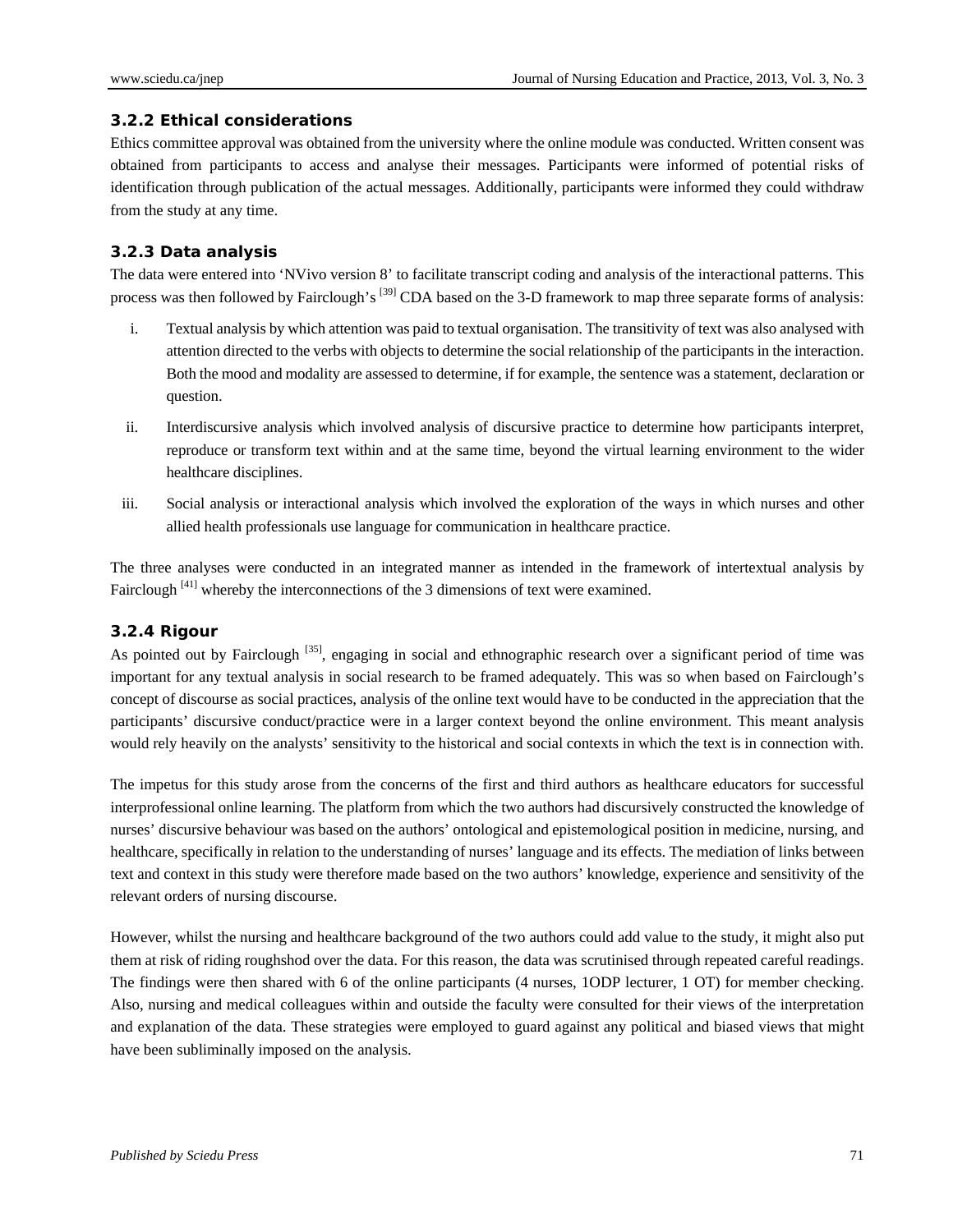# **4 Results**

### **4.1 Nurses led and dominated discussions**

In line with the theoretical underpinnings of this study, the findings identified how power-relations were discursively created in the interprofessional online interactions. Messages, especially by nurses in leadership roles; managerial and educational positions  $(n=4)$  and nurse lecturers  $(n=3)$  often appeared as the first few responses in the majority of discussion threads. Such phenomenon was prevalent in both the original discussion threads started by the e-moderator and those initiated by these few nurses. It was evidenced that these few nurses were responding to any new messages within a short space of time and were quick to digress to related topics and to initiate new discussion threads. These newly created topics were then quickly responded to by the same few nurses. This automatically created the impression that nurses were in the lead of discussions, it also created the impression that nurses were able to dominate discussions. This power relation as created by the discursive behaviour was then maintained and reinforced in nurses' messages, as evidenced in the tying words, genres found in the text as revealed through the integrated textual, interdiscursive and social analysis based on the 3-D framework.

### **4.2 Nurses' messages resembling written texts for one way communication**

Nurses' messages which form the earlier few messages and occur in large volumes shared similar characteristic features with messages initiated by the e-moderator. They were generally lengthy with a high average word count of 140 words per message. Such lengthy messages resemble written text rather than any conversational dialogue which is usually short to allow the 'next turn proof procedure' [41]. Another characteristic feature of nurses' messages resembling written text was the heavy use of lexical items as content words compared to the use of grammatical items as functioning words. This resulted in a high ratio of lexical contents to grammatical items, giving rise to a high lexical density which is a characteristic feature of written text  $[42]$  (see Table 2).

**Table 2.** Nurses messages displaying high lexical density

| "As the title reads, New York emergency room RN, a lot of the information may be<br>Americanised, but it has information of many other countries including UK"<br>Student 11 (Nurse) – Week 4/'Resourcing elearning'                                      | 16 lexical items:<br>11 grammatical items |
|-----------------------------------------------------------------------------------------------------------------------------------------------------------------------------------------------------------------------------------------------------------|-------------------------------------------|
| "Co-ordination/communication-There are several National programmes happening<br>simultaneously eg. NPfIT, KSF, WDC, NHSU yet until lately these have tended to develop<br>independently"<br>Student 9 (Nurse) – Week 3/'A future of elearning in the NHS' | 13 lexical items:<br>09 grammatical items |

Fairclough [40] asserts that written texts have very few dialogical elements, simply because they are meant for one way communication. He <sup>[40]</sup> also highlights two other important aspects of written text. First, it requires a degree of independence both from the writing (in this case, type-writing) and reading process. Second, it is constructed with a particular readership in mind. Written texts are therefore oriented to particular receptions [40]. In this regard, response rate and the type of response to the written text in the conference were highly dependent on the interpretation peers made from reading nurses' messages. The interpretations would in turn be heavily influenced by common-sense assumptions and expectations which were the common-sense knowledge of readers as interpreters. Fairclough<sup>[40]</sup> identified this common-sense knowledge as 'members resources' and highlighted its importance as essential for interpreters who would otherwise find it difficult to make sense of the written texts.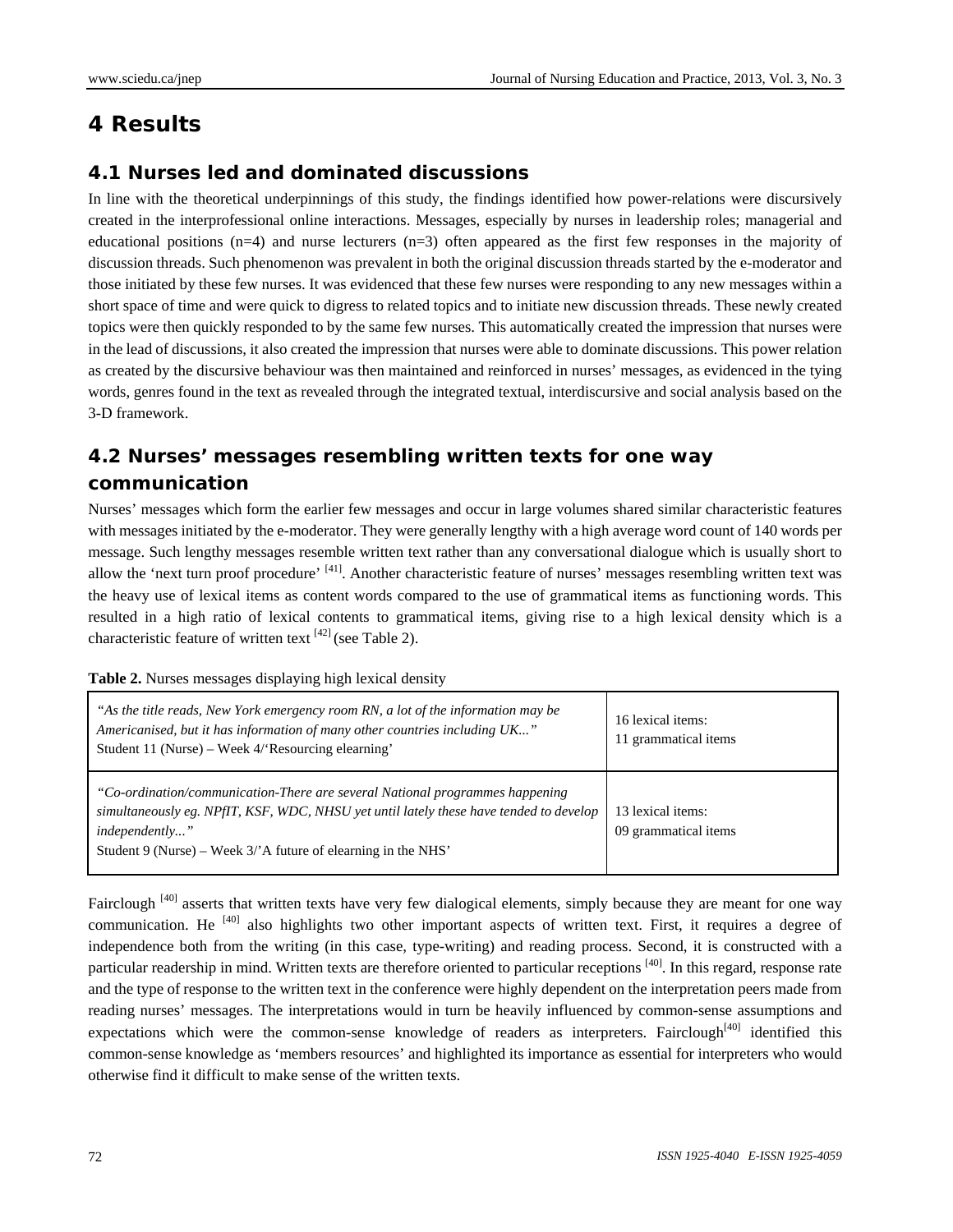### **4.3 Nurses' text projected as evidence-based information**

Keeping in mind the various characteristics and the attributed effects of written text on readers, another observation about nurses' messages through interdiscursivity analysis revealed a high resemblance of their genres with what one would find in academic writing in higher education. Very often, nurses' views were referenced to published work (see Table 3), just as the e-moderator has done in her messages posted to initiate discussions. The use of supporting evidence from published sources in nurses' messages might not have been anything more than just referencing conventions used for substantiating any argument in a piece of written assignment in higher education<sup>[44]</sup>.

#### **Table 3.** Nurses messages resemble academic writing in higher learning

*"...Bencze (2004) indicates…Vygotsky (1978) highlights that scaffolding should enable learners to perform activities that they were unable to perform without this support…Winnnips (2001) supports this by emphasising…"*  Student 8 (Nurse) – Week 5/'eLearning as an emerging pedagogy'

*"... Jarrold, 1996, quoted in Hadley and Clough, 1996, p19) whilst making a tour of an NHS establishment)…"*  Student 6 (Nurse)/Week 7/'Communities of practice'

*"...and altered practice, 'developing their field of expertise rather than focusing on a particular task.' (Allee 2000)..."*  Student 7 (Nurse)/Week 7/'Communities of practice'

*"...I found this definition of Blended Learning - (Centra Software 2001) "Blended learning focuses on optimising achievement of learning objectives ....transfer the 'right' skills to the 'right' person at the 'right' time". (Singh, Reed 2001)."*  Student 6 (Nurse) – Week 8/'Blended learning'

However, interdiscursivity and social analyses revealed further intentions of nurses' use of published sources. In the current healthcare climate, evidence-based practice was strongly emphasised: it was to basically do nothing more than to justify nursing interventions [44]. In this regard, nurses' enthusiasm in justifying their views aligned with their rhetorical moves in creating the impression that their construction of knowledge was based more on an objectivist or universalised view. Also, for any healthcare information to be considered evidence-based, it was required to have been consistently and systematically identified, evaluated and selected from various sources which might not have been exclusively based on empirical research  $[45-47]$ . In other words, good evidence-based information would have to be one which was given with references to many contexts, reflecting consensus, recommendations and affirmed experiences in clinical practice. It does not always have to be research based. Hence, in places where there was an absence of in-text citation, the phrase 'many staff' and the pronoun 'we' were used strategically to make frequent assumptions about a singular perspective that applied to other situations, all of which had been assessed and evaluated, to create a general pattern of events to give rise to the production of evidence-based information.

In other words, irrespective of whether there was use of external referencing, information offered by nurses was seen to be attempting to create the impression that information from them was evidence-based and therefore was highly denotative in nature. If indeed the impression of nurses' knowledge based on an objectivist or universalised view, was created in the readers' minds, the information provided by nurses was not likely to be challenged or contested, simply because acceptability of denotative knowledge had the potential to give rise to an expert and professional class [48].

# **4.4 Nurses' text resembling nursing documentation by which powerrelations is embedded**

Interactional and social analyses revealed yet another characteristic feature of nurses' text. Not only were nurses' text rendered to create the impression that nurses' knowledge were evidence-based, they were also executed to resemble the genres of nursing documentation comprising medical and technical terminologies which were left un-clarified. Such discursive practices were pervasively observed in many messages by nurses (see Table 4). Apparently in practice, the use of medical terminologies in nursing documentation was a way in which nurses sought alignment in nursing with the medical profession  $[30]$ . This might also have been the case within the online learning environment.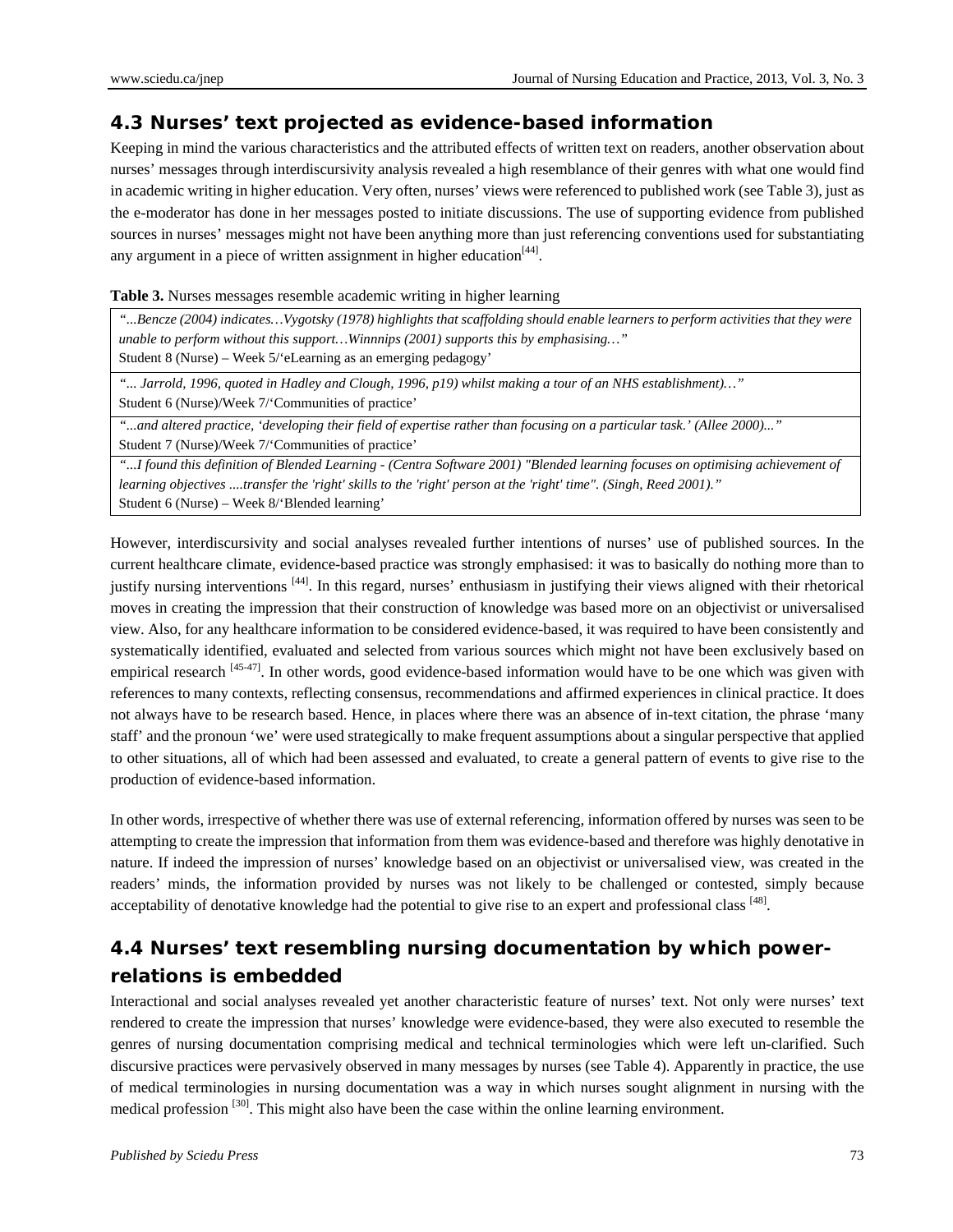**Table 4.** Nurses messages comprise medical and technical terminologies

"...KSF ... WDC... NEYL...".

Student 9 (Nurse) – Week 3/'A future of elearning in the NHS?'

"…Indeed this would appear to be an 'acid test' of the effectiveness of the emoderator!…"

Student 8 (Nurse) – Week 5/'eLearning as an emerging pedagogy'

"Oh yes, blended approach will at least give us some hopes in preventing deep vein thrombosis, pressure sores, backache, headaches, etc.... and even the new diagnosis.......... 'internet syndrome'

(http://www.chinadaily.com.cn/english/doc/2004-02/12/content\_305555.htm..."

Student 6 (Nurse) – Week 8/'Blended learning'

"...From my crude experiment I have observed that a blended learning approach can support class room learning..." Student 13 (Nurse) – Week 8/CF/'Blended learning'

"... just look around us, the symbiotic relationship works well as it balance the ecosystem, by keeping a healthy relationship going. So long it is not parasytic, we should be..."

Student 11 (Nurse) – Week 12/CF/'Evaluating e-learning'

Without interviewing nurses, it could be argued that the observation did not predict with reasonable certainty what the intentions of such nurses' rhetorical discursive acts were. Nevertheless, evidently while medicine never ceased taking the lead in healthcare, nurses in this conference were seen to relentlessly initiate discussions. If the rhetorical move in the online messages by nurses had indeed the same purpose as that of nursing documentation, clearly nurses' text had the additional capacity to further reinforce the superior position of nursing as distinct and as professional as that of medicine within the virtual learning environment.

Other than the functional effect of nursing documentation, it is important to know that particularly with care planning, nursing documentation comprised the legitimate nursing diagnoses of patients' problems <sup>[49]</sup>. Also, these diagnoses and the subsequent nursing treatment plans were based on nurses' unique knowledge to guide nursing practice. Yet, the contents were communicated to non-nursing healthcare professionals for actions  $[50]$ . In this regard, nursing documentation as an important source of social regulation of patients' activities of daily living was also a critically dominant source of governmentality <sup>[51]</sup> which targeted not only nurses, but also all other allied health professionals <sup>[50]</sup>. Given the fact that nursing documentation was indeed implicated by medicine, constructing the online text which shared its genres, nurses would have no problem constructing their legitimate position to assess and judge learning within the interprofessional online learning space. This became obvious when the legitimate position to judge and control others' learning was assumed by nurses in this conference. Apparently they did so without any reservations (see Table 5).

**Table 5.** Nurses taking the role as 'teacher' and 'assessor'

"You're absolutely spot on...before you...you must...Your comment on...was a good one..." Student 5 (Nurse)/Week 3/'A future of e-learning in the NHS?'

"...You are also right that staff should not be wearing headphones when caring for patients. Good point and definitely noted." Student 9(Nurse)/Week 8/'Blended learning?'

"Good on you Student 9, I'm glad that you're finding your niche here..."

Student 11(Nurse)/Week 8 /'Blended learning?'

"..this is what the options were for...instead of opening each document...what we can do is...for people who...do the following:

1...2...3...For those wish to...do step 1, 2, 3 and then continue 4...5...6...7...8..."

Student 11 (Nurse) – Week 12/'evaluating virtual learning environment'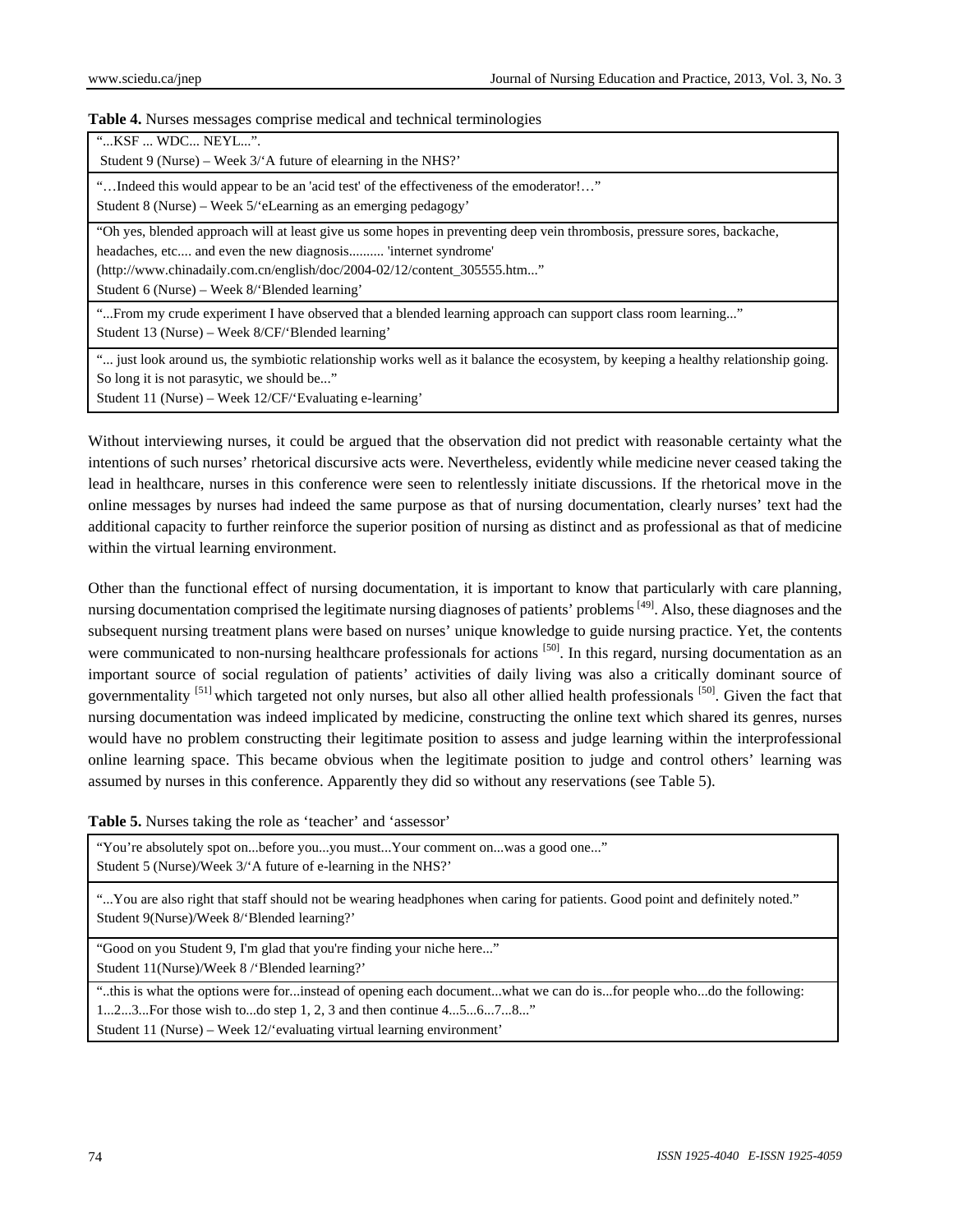# **5 Discussion**

There may be other approaches to make sense of the online messages. However, Fairclough's [40] CDA facilitated a critical view of the text to describe its effects and provided good insights into the phenomenon [52]. The texts by nurses were very similar to that produced by the e-moderator and unlike those found in other computer mediated conferencing research studies which showed communications were more like informal oral conversations spoken in a face-to-face dimension<sup>[53, 54]</sup>. With regards to the e-moderator, the characteristic features of her text might have been a result of their intentions to initiate and guide discussions. As for nurses as online participants, the formal discourse which resembled written text suggested that they viewed the conferencing as a form of academic exercise and perhaps, a form of summative assessment in higher education. This was despite the fact that nurses along with all other participants were made aware that the online discussions were not graded in this module.

By employing Fairclough's <sup>[40]</sup> approach to CDA, this study revealed the intentions of nurses' messages to be far more complicated than that of written text produced for assessments in higher education. Based on textual analysis, the rhetorical moves made by nurses were clearly putting across ideas with assertion aimed at gaining acceptability rather than presenting them as opinions for modulation through negotiation and discussions. By mirroring the genres of written text specifically that of academic writing in higher education and nursing documentation, nurses' language became formal and objectifying. Any coordinating or subordinating conjunctions which were required for the text to be dialogical were not used.

In the absence of the required conjunctions to engage with the readers to modulate the presented views, but the presence of published work as references to substantiate them instead, the messages created a specific impression; that was, any presented ideas in the text were already decided by its creator, for they were well supported by experts as well as a broad range of external sources and hence credible. In this way, the position of nurses as the knowledgeable teacher with others, as learners was discursively created. When a non-dialogical divide was set between the creator of the message with the informed knower and the readers as passive receivers of the presented knowledge, the issues and topics in question could not be opened for discussion.

These two discursively created positions; a nurse as the 'expert teacher' and the others as the 'passive learners' were further reinforced by the rendering of the texts to resemble the genres of nursing documentation. Upon integrating textual analysis with interactional and social analyses, it was found that the heavy use of medical terminologies, not only further put nursing in alignment with the elite medical profession, it also reinforced the dialogical divide between nurses as the authoritative experts and the allied health professionals as learners.

Many medical terminologies were borrowed in the development of nursing  $[49, 50]$ . For this reason, nurses would have possessed prior knowledge in the context of nursing which was external to the online conference. In other words, the important 'common resource' in Fairclough's <sup>[35]</sup> term, which was important for interpreting the messages and possessed by nurses in managerial and leadership positions might be something which was not available to every allied health professional. If this was the case, when medical terminologies were presented without being accompanied by the required clarifications, nurses were likely to have the ability over their non-nursing colleagues to solve the word problem.

The important point here is, when nurses knew and share that 'common resource', they were able to participate actively in discussions. Consequently, a large volume of contributions from nurses utilising the 'common resource' was produced and this further excluded the minority few nurses at operational levels and non-nursing professionals in discussions. This could happen easily simply because these nurses and the allied health professionals lacked that 'common resource'. In addition, it is important to note that albeit the aim of nursing documentation in clinical practice to achieve interdisciplinary communication for effective patient care, its functional effects were to guide practice of other nurses and also the non-nursing healthcare professionals. In this regard, genres of text which resembled nursing documentation had the ability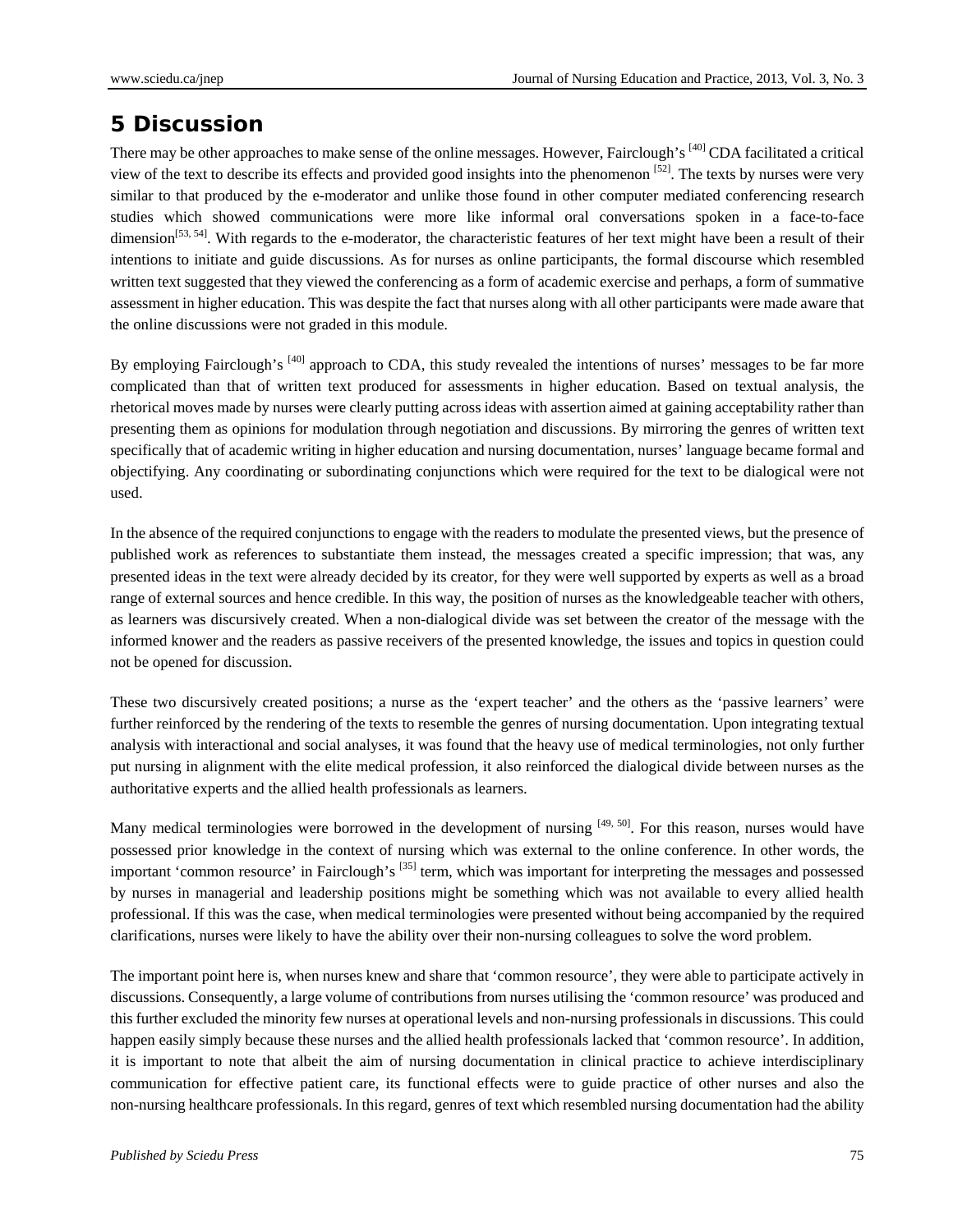to put its creator in a hierarchical position and be seen as a 'teacher' and an 'assessor' with the legitimacy in governing and dictating what and how others learn.

In essence, it was the lexico-grammatical patterns and the tying words in many nurses' messages, particularly the medical and technical terms that had invoked the discourse of medicine and nursing, which further reinforced the position of nurses as the legitimate authoritative knower – an ideological concept which was already established in practice based on nursing documentation. As a result, nurses' views would more likely to be accepted passively rather than to be contested or challenged. Given this circumstance, dialogical reflections based on a more interactive and discovery style of learning in the approach to interprofessional learning  $[56]$  was unlikely to occur. Consequently, innovative and creative ideas as expected in any interprofessional online learning would not have emerged.

# **6 Conclusions**

Nurses' language in interprofessional learning appeared to be predominantly formal and objectifying that the genres of messages produced by nurses resembled those found in written texts. The genres were nevertheless a reflection of academic writing and nursing documentation and were hence, multimodal and hybrid. However, whether it was done deliberately or subliminally, many medical terminologies and plain teacher instruction genres were inextricably confounded in nurses' messages which comprised information that were frequently referenced to published work.

Such discursive behaviour reproduced the dominance of nurses, particularly in terms of nursing knowledge over nurses in the lower hierarchical positions in nursing as well as the allied health professionals. Potentially, nurses' elitism by the few nurses in higher hierarchical nursing position, as seen in healthcare could be discursively created and also, reinforced within the interprofessional online learning environment. Messages which identified the few nurses as knowledgeable 'teachers' and legitimate assessors might be useful for those lacking knowledge and seeking to assimilate it. However, such discursive behaviour would be a great hindrance to interprofessional learning where collaborative rather than didactic learning is essential for its success.

The use of Fairclough's CDA has allowed the links between text and the underlying power structures within health care to be made. As such nurses' discursive practices and the social implications which followed from the way language was used within an interprofessional online learning environment were explained. Whilst it is appreciated that these understandings of nurses' discursive practices might not be permanent and stable across all interprofessional learning groups in health and social care, the composition of interprofessional learning group is similarly to that in the current study, that nurses made up the larger population of interprofessional online learning groups. Hence, without aiming to generalise language usage, this study had described the interrelationships of text, interactions, and social practice, hence making explicit the social implications as a result of the way language would have been used in any interprofessional online learning.

In essence, the study has provided good insights into the way in which an interprofessional learning situation can be potentially rendered into a social space by which the power-relations between nurses and the allied health professionals were discursively created, maintained and reinforced. These understandings as revealed in this study are valuable and should be shared with nurses, so that efforts can be channelled to address the root cause of problematic interprofessional relationship. More importantly, this study could inform future work on interprofessional learning in health and social care, such that attention can be redirected to address the discursive practices of nurses.

### **Acknowledgement**

The authors like to thank all participants for consenting this study and all our colleagues for peer-reviewing our interpretations, especially Dr Peter Draper. The authors also like to thank Master Bryant K Lee and Dr Mary Laurenson for their thoughtful review of the initial drafts.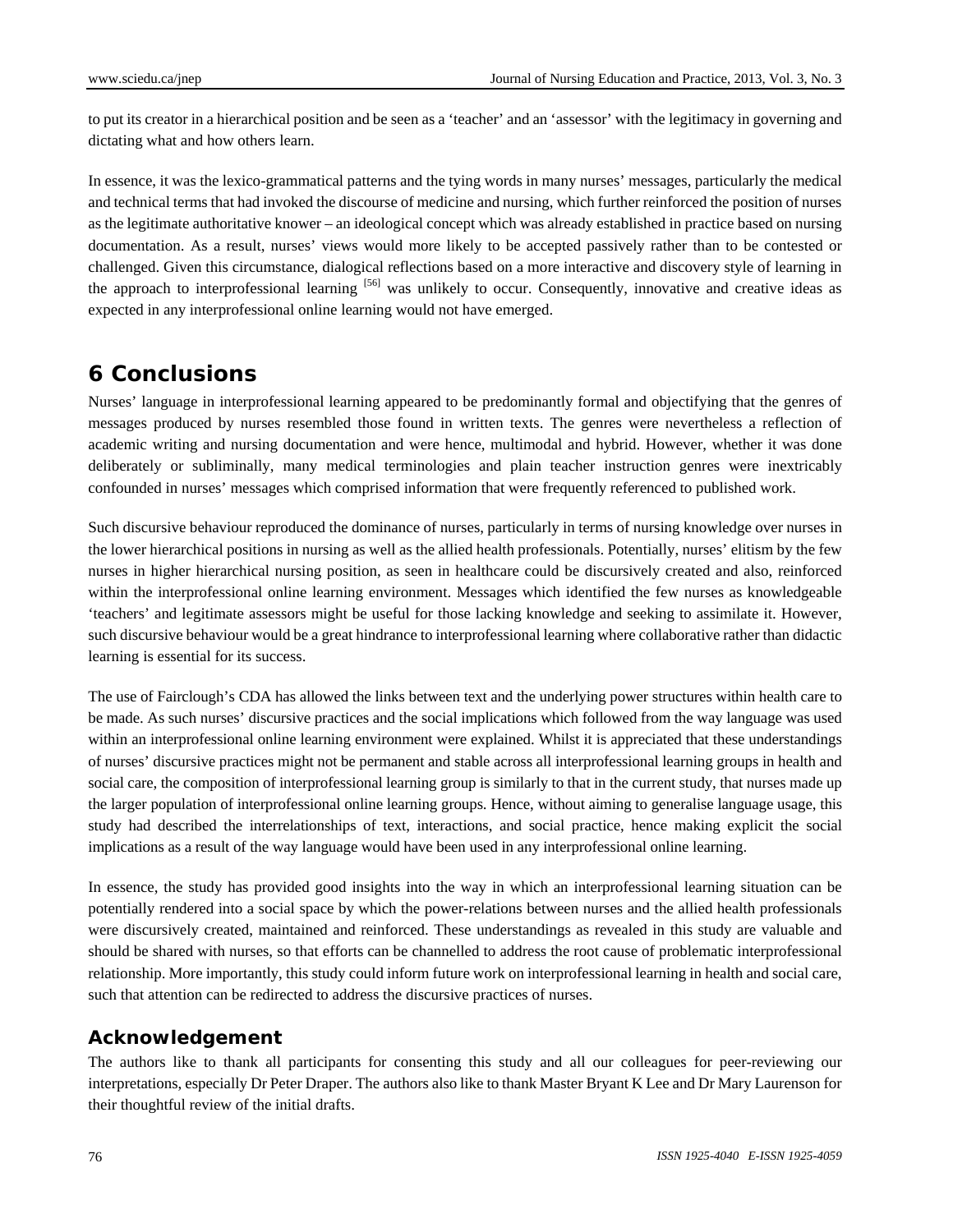# **References**

- [1] McPherson K, Headrick L, Moss F. Working and learning together: good quality care depends in it, but can how can we achieve it? Quality in Health Care. 2001; 10(2): 46-53. PMid:7953214
- [2] McWilliam C, Sangster F. Managing patient discharge to home: The challenges of achieving quality of care. International Journal of Quality in Health Care. 1994; 6(2): 147-161.
- [3] Connor C. Virtual learning and interprofessional learning education: developing computer mediated communication for learning about collaboration. Innovations in Education and Teaching International. 2003; 40(4): 341-347. http://dx.doi.org/10.1080/1470329032000128379
- [4] Sandars J, Langlois M. Online collaborative learning for healthcare continuing professional development: lessons from the recent literature. Education for Primary Care (EDUC PRIM CARE). 2006; 17(6): 584-592.
- [5] United Kingdom Centre for the Advancement of Interprofessional Education (CAIPE). Interprofessional Education a definition. CAIPE Bulletin.1997; 13: 19.
- [6] Hamilton B, Manias E. She's manipulative and he's right off: A critical analysis of psychiatric nurses' oral and written language in the acute inpatient setting. International Journal of Mental Health Nursing. 2006; 15(2): 84-92. PMid:16643343 http://dx.doi.org/10.1111/j.1447-0349.2006.00407.x
- [7] Liu W, et al, Medication communication between nurses and patients during nursing handovers on medical wards: A critical ethnographic study. Int. J. Nurs. Stud. 2012. PMid:22385912 http://dx.doi.org/10.1016/j.ijnurstu.2012.02.008
- [8] Loke J C F. Researching Nursing Student Perspective on Interprofessional Online Learning via Asynchronous Text-based Conferencing in Higher Education: A Literature Review. Journal of Nursing Education and Practice. 2012; 2(2): 141-150. http://dx.doi.org/10.5430/jnep.v2n2p141
- [9] Barr H, Freeth D, Hammick M, Koppel I, Reeves S. Evaluations of interprofessional education: A United Kingdom review for health and social care. CAIPE/BERA.2000.
- [10] Curran V R, Sharpe D, Forristall J, Flynn K. Attitudes of health sciences students towards inetrprofessional teamwork and education. Learning in Health and Social Care. 2008; 7(3): 146-156. http://dx.doi.org/10.1111/j.1473-6861.2008.00184.x
- [11] Hojat M, Fields S, Rattner S, Griffiths M, Cohen M, Plumb J. Attitudes toward Physician Nurse Alliance: Comparisons of Medical and Nursing Students. Academic Medicine. 1997; 72(10): S1-S3. PMid:9347721 http://dx.doi.org/10.1097/00001888-199710001-00001
- [12] Mu K, Chao C, Jensen G, Royeen C. Effects of interprofessional rural training on students' perceptions of interprofessional health care services. Journal of Allied Health. 2004; 33(1): 125-131. PMid:15239410
- [13] Tunstall-Pedoe S, Rink E, Hilton S. Student attitudes to undergraduate interprofessional education. Journal of Interprofessional Care. 2003; 17(2): 161-172. PMid:12745298 http://dx.doi.org/10.1080/1356182031000081768
- [14] Pollard K C. Non-formal learning and interprofessional collaboration in health and social care: the influence of the quality of staff interaction on student learning about collaborative behaviour in practice placements. Learning in Health and Social Care. 2008; 7(1): 12-26. http://dx.doi.org/10.1111/j.1473-6861.2008.00169.x
- [15] Zwarenstein M, Reeves S. Knowledge translation and interprofessional collaboration: where the rubber of evidence-based care hits the road of teamwork. The Journal of Continuing Education in Health Care. 2006; 26(1): 46-54. PMid:16557506 http://dx.doi.org/10.1002/chp.50
- [16] Arksey H, Snape C, Watt I. Roles and expectations of a primary care team. Journal of Interprofessional Care. 2007; 21(2): 217-219. PMid:17365394 http://dx.doi.org/10.1080/13561820601076867
- [17] Atwal A, Caldwell J. Do all health and social care professionals interact equally? A study of interactions in multidisciplinary teams in the United Kingdom. Scandinavian Journal of Caring Science. 2005; 19(3): 268-273. PMid:16101855 http://dx.doi.org/10.1111/j.1471-6712.2005.00338.x
- [18] Pollard K, Miers M, Gilchrist M. Collaborative learning for collaborative working? Initial findings from a longitudinal study of Health and Social Care education. Health Social Care in the Community.2004; 12(4): 346-258. PMid:15272890 http://dx.doi.org/10.1111/j.1365-2524.2004.00504.x
- [19] Scholes J, Vaughan B. Cross-boundary working: Implications for multiprofessional team. Journal of Clinical Nursing, 2002; 11(3): 399-408. PMid:12010538 http://dx.doi.org/10.1046/j.1365-2702.2002.00634.x
- [20] Barrett G, Keeping C. The processes required for effective interprofessional working. In G Barrett, D Sellman, J Thomas (Ed.). Interprofessional working in Health and Social Care. UK, Basingstoke: Palgrave MacMillan. 2005: 18-31.
- [21] Laurenson M, Brocklehurst H. Interprofessionalism, personalisation and care provision. British Journal of Community Nursing. 2011; 16 (4): 184-190. PMid:21471921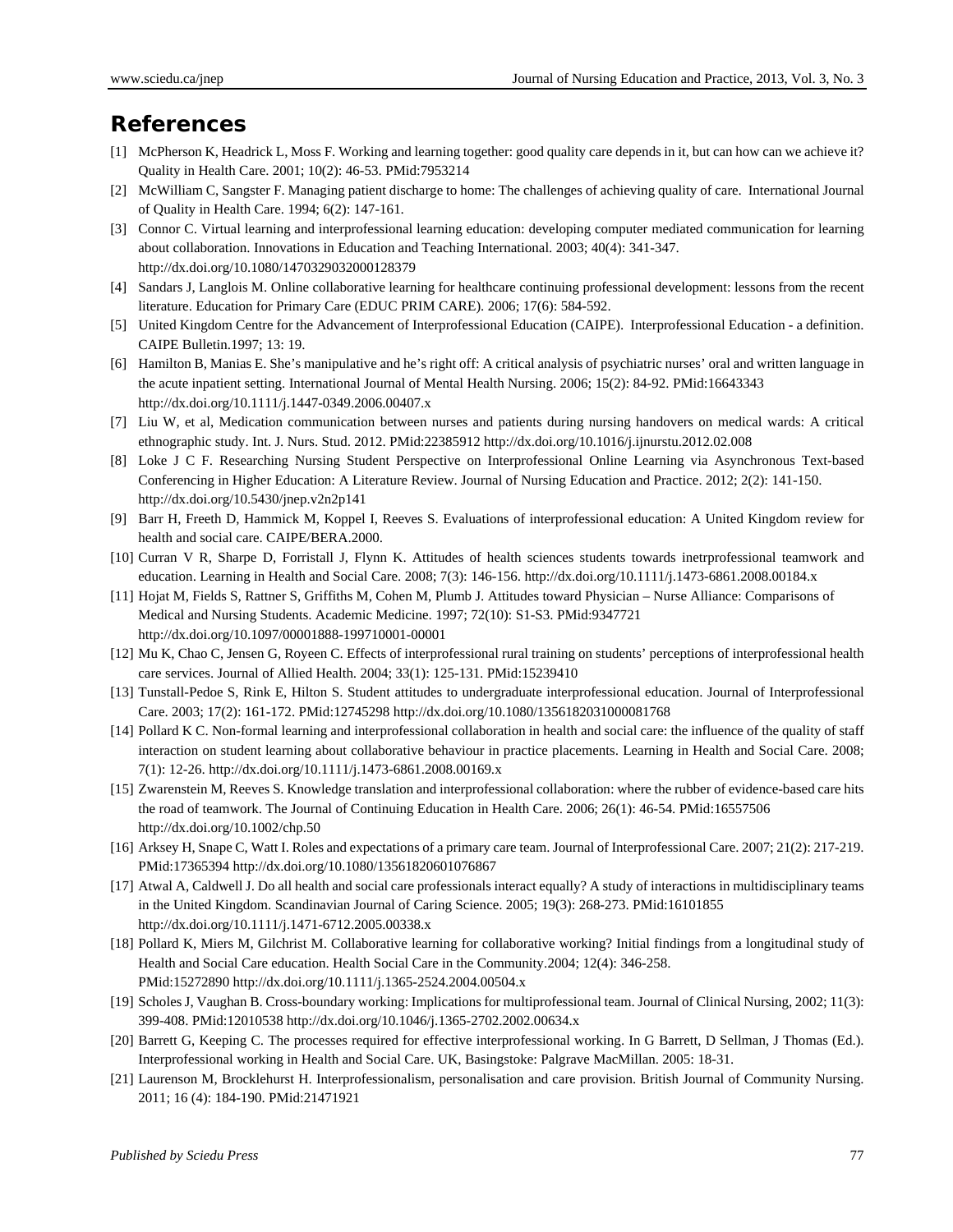- [22] Meads G, Ashcroft J. Policy into practice: collaboration. In G Meads, J Ascroft (Eds.). The Case for Interprofessional Collaboration in Health Social Care. Oxford, UK: Blackwell Pub; 2005. 15-35. http://dx.doi.org/10.1002/9780470776308.ch2
- [23] Walsh C L, Gordon M E, Marshall M, Wilson F, Hunt T. Interprofessional capability: a developing framework for interprofessional education. Nurse Education in Practice. 2005; 5(4): 230-237. PMid:19038204 http://dx.doi.org/10.1016/j.nepr.2004.12.004
- [24] Randler J. Bullying in the Nursing Profession. Journal of Advanced Nursing.2003; 43(4): 395-401. PMid:12887358 http://dx.doi.org/10.1046/j.1365-2648.2003.02728.x
- [25] Shields M, Wilkins K. Findings from the 2005 National Survey of the Work and Health of Nurses. Statistics Canada, Health Canada, and Canadian Institute for Health Information. 2006. Available from, http://dsp-psd.pwgsc.gc.ca/Collection/Statcan/83-003-X/83-003-XIE.html, on 10 October 2011.
- [26] Begley C. 'Great fleas have little fleas': Irish student midwives' views of the hierarchy in midwifery. Journal of Advanced Nursing. 2002; 38(3): 310-317. PMid:11972672 http://dx.doi.org/10.1046/j.1365-2648.2002.02181.x
- [27] Baumann A, O'Brien-Pallas L, Armstrong-Stassen M, Blythe J, Bourbonnais R, Cameron S, Doran D I, Kerr M, McGillis L, Zina M V, Butt M, Ryan L. Commitment and Care: The Benefits of a Healthy Workplace for Nurses, their Patients and the System. Canadian Health Research Foundation. 2001. Available from: http://28784.vws.magma.ca/funding\_opportunities/commissioned\_research/polisyn/pdf/pscomcare\_e.pdf. downloaded on 10 February 2011.
- [28] O'Connell B, Young J, Brooks J, Hutchings J, Lofthouse J. Nurses' perceptions of the nature and frequency of aggression in general ward settings and high dependency areas. Journal of Clinical Nursing. 2000; 9(4): 602-610. PMid:11261143 http://dx.doi.org/10.1046/j.1365-2702.2000.00401.x
- [29] Woelfle C Y, McCaffrey R. Nurse on Nurse. Nursing Forum. 2007; 42(3): 123-131. PMid:17661804 http://dx.doi.org/10.1111/j.1744-6198.2007.00076.x
- [30] Irving K, Treacy M, Scott A, Hyde A, Butler M, MacNeela P. Discursive practices in the documentation of patient assessments. Journal of Advanced Nursing. 2005; 53(2): 151-159. PMid:16422713 http://dx.doi.org/10.1111/j.1365-2648.2006.03710.x
- [31] Brito B P R. The road towards the identity of nursing. Metas de Enfermeria (METAS ENFERM). 2007; 10(2): 51-54.
- [32] Fawcett J. Writing, reviewing and editing for other disciplines: Tips for retaining the nursing language. Newsletter for Nurse Authors & Editors and Editorial Board Members. 2001: 1-3.
- [33] Flanagan J, Jones D A. Nursing Language in a Time of Change: Capturing the focus of the discipline. Institutional Journal of Nursing Terminologies and Classifications. 2007; 18(1): 1-2. PMid:17430530 http://dx.doi.org/10.1111/j.1744-618X.2007.00040.x
- [34] Watson M J. Watson's theory of transpersonal caring. In P. H. Walker, B. M. Neuman. (Ed) Blueprint for use of nursing models: Education, research, practice, and administration. New York: NLN Press; 1996: 141-184.
- [35] Fairclough N. Critical Discourse Analysis: the critical study of language. England: Longman; 1995.
- [36] Halliday M A K, Hasan R. Cohesion in English. London: Longman; 1976.
- [37] Bakhtin M. Speech genres and other late essays. Austin, Texas: Texas University Press; 1986.
- [38] Foucault M. The Archaeology of knowledge and discourse on language. Harmondsworth, UK, Penguin Books.1972.
- [39] Fairclough N. Language and power. London: Longman; 1989.
- [40] Fairclough N. The discourse of new labour: Critical discourse Analysis. In M Wetherell, S Taylor, S J Yates (Ed.) Discourse as Data. A guide for analysis. London, Sage/Open University; 2001: 229-266.
- [41] Hutchby I, Woofit R. Conversational Analysis. Malden MA: Blackwell Pub. 1998.
- [42] Halliday M A K. Spoken and written language. Victoria: Deakin University Press; 1985.
- [43] Coffin C, Curry M J, Goodman S, Hewings A, Lillis T, Swann J. Teaching Academic Writing: A Toolkit for Higher Education (Literacies). London: Routledge; 2003.
- [44] Aveyard H, Sharp P. A Beginner's Guide to Evidence Based Practice in Health and Social Care. London: McGraw-Hill. 2009.
- [45] Jennings B, Loan L. Misconceptions among nurses about evidence-based practice. Journal of Nursing Scholarship. 2001; 33(2): 121-127. PMid:11419306 http://dx.doi.org/10.1111/j.1547-5069.2001.00121.x
- [46] Roberts K L. Evidence-based practice: an idea whose time has come. Colleqian.1998; 5(3):24-27. http://dx.doi.org/10.1016/S1322-7696(08)60297-8
- [47] Rolfe G. The deconstructing angel: nursing, reflection and evidence-based practice. Nursing Inquiry. 2005; 12 (2): 78-86. PMid:15892723 http://dx.doi.org/10.1111/j.1440-1800.2005.00257.x
- [48] Lyotard J. The Postmodern Condition. Minnesota: University of Minnesota Press. 1984.
- [49] Yura H, Walsh M B. The Nursing Process: Assessing, Planning, Implementing, Evaluating. 2nd ed. New York: Appleton-Century-Crofts; 1973.